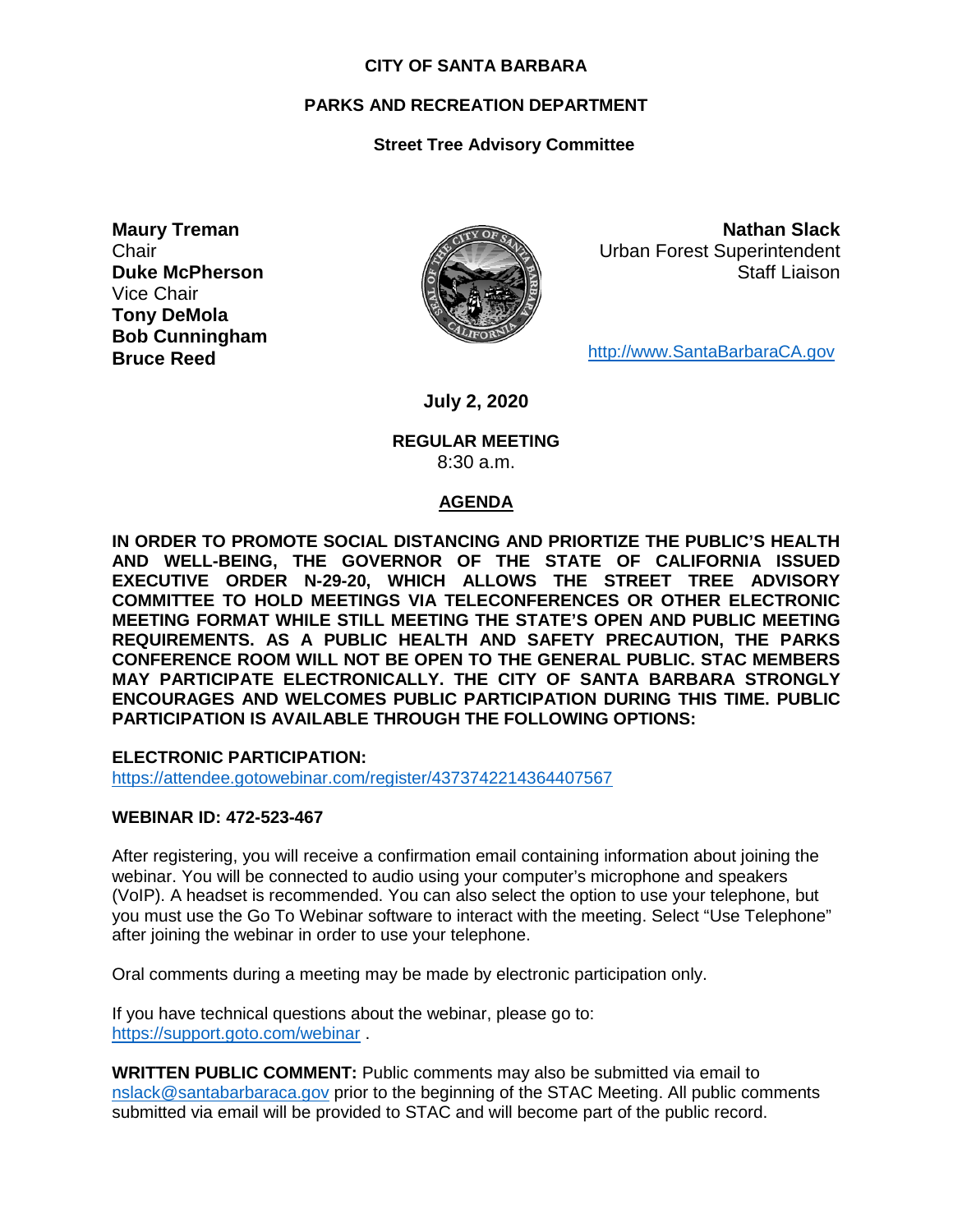**PUBLIC COMMENT:** Public comment on matters not listed on the agenda will occur at the beginning of the meeting. Members of the public wishing to speak must "raise their hand" in the GoToWebinar platform by selecting the virtual hand icon, which is generally located on most devices in the upper right hand corner of the screen. When persons are called on to speak, their microphone will be activated and they will be notified to begin speaking. Each speaker will be given a total of one minute to address the STAC.

**PUBLIC COMMENT ON AGENDIZED ITEMS:** Members of the public wishing to speak on a matter on the agenda must "raise their hand" in the GoToWebinar platform by selecting the virtual hand icon during the presentation of that item. The "raise hand" icon is generally located on most devices in the upper right hand corner of the screen. When persons are called on to speak, their microphone will be activated and they will be notified to begin speaking. Each speaker will be given a total of one minute to address the STAC.

## **PUBLIC INFORMATION**

Materials related to an item on this agenda submitted to the Street Tree Advisory Committee after distribution of the agenda packet are available for public inspection in the Parks Division Office located at 402 E. Ortega Street, Santa Barbara, CA 93101, during normal business hours.

## **CALL TO ORDER**

## **ROLL CALL**

## **CHANGES TO THE AGENDA**

## **APPROVAL OF MINUTES**

A. Regular Meeting June 4, 2020

## **MEMBER AND STAFF COMMUNICATIONS**

- A. Parks and Recreation Commission actions
- B. Enforcement update

## **NEW BUSINESS**

# **TREE REMOVAL CONSIDERATIONS**

# **STREET TREES**

- 1. 1700 block of E. Cabrillo Blvd. *(9) Syagrus romanzoffiana,* Queen Palm, and *(11) Washingtonia robusta*, Mexican Fan Palm – Eric Goodall, City of SB Public Works Engineering
- 2. 200 block of State St. *(24) Cassia leptophylla,* Gold Medallion Tree *–* Eric Goodall, City of SB Public Works Engineering
- 3. 2514 Castillo St. *Eucalyptus nicholii*, Nichol's Willowleafed Peppermint Gum-Blanca Benedict

# **SETBACK TREES**

- 4. 3240 Campanil Dr. *(1) Taxodium mucronatum,* Montezuma Cypress, and *(2) Sequoia sempervirens*, Coast Redwood – Steve Welton, Sepps, Inc.
- 5. 2403 Bath St. *Washingtonia robusta,* Mexican Fan Palm Bob Cunningham, Arcadia Studio, Inc.
- 6. 1522 San Pascual St. *(1) Quercus agrifolia,* Coast Live Oak, and *(1) Fraxinus uhdei*, Evergreen Ash – KK Holland and David Atkins
- 7. 1435 Crestline Dr. *Quercus agrifolia*, Coast Live Oak Mary Thompson
- 8. 1411 San Miguel Ave. *Schinus molle*, Pepper Tree Mary O'Flynn